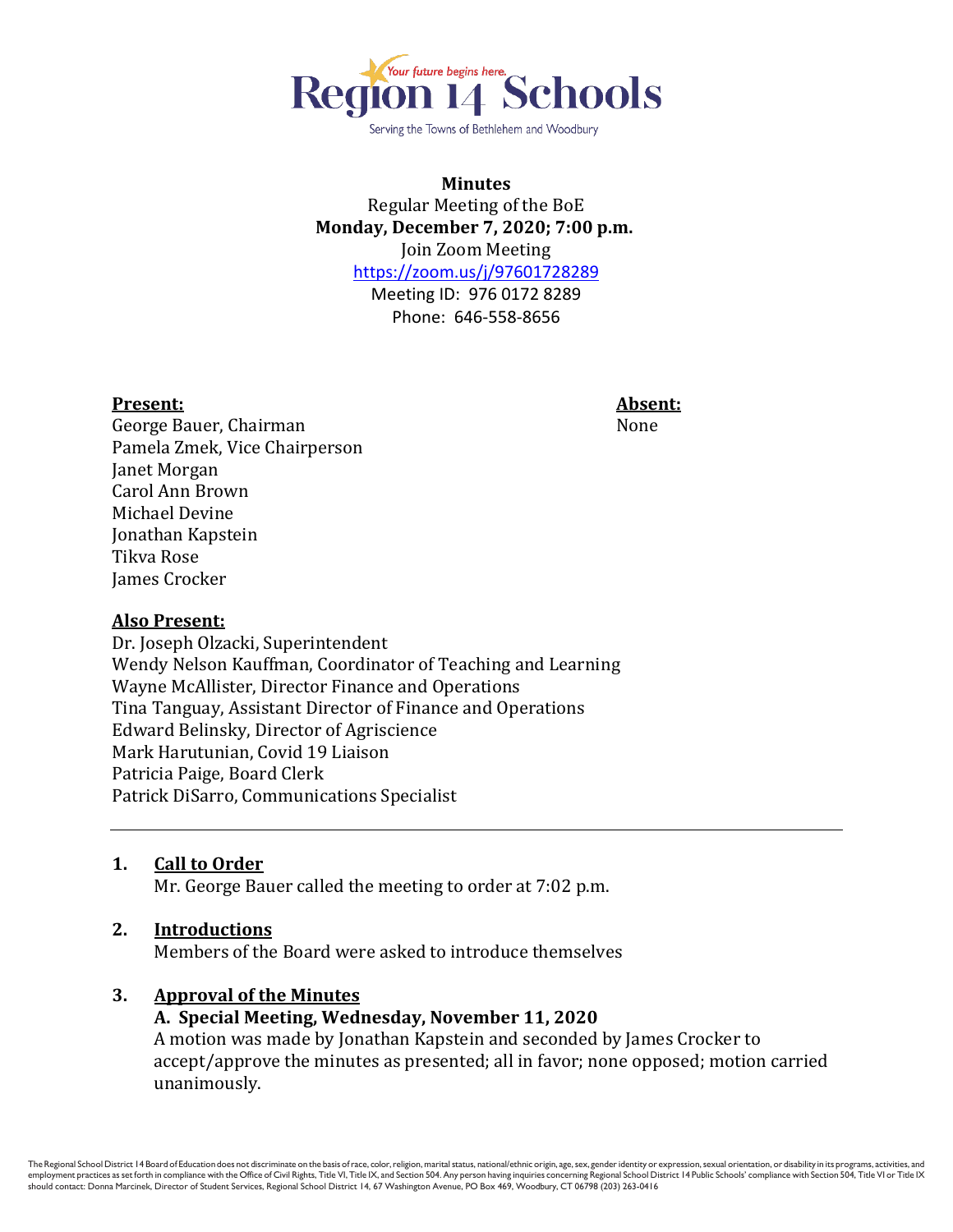## **B. Regular Meeting, Tuesday, November 17, 2020**

A motion was made by James Crocker and seconded by Janet Morgan to accept/approve the minutes as presented; all in favor; none opposed; George Bauer abstained; motion carried.

# **4. Superintendent's Report**

Superintendent Olzacki addressed several of the communications that had been sent to him since the last meeting - Mark Harutunian, the district's Covid 19 Liaison, provided the latest update on Covid19 diagnoses in the district, the number of those quarantining and the involved processes that Region 14 follows when notified that someone has been diagnosed. The challenges in securing substitutes were also addressed.

## A. Project Based Learning

A survey was recently provided to parents to gauge where they are within the sphere of the distance learning environment; what are the struggles? The survey evaluated a student's workload, screen time, and the most difficult component of synchronous learning; mastering technology, student engagement, supervision or none of the preceding. Across the board, the survey results revealed overwhelmingly that parents had concerns with the amount of screen time that students had to tolerate, which ultimately affected their engagement in the learning process. Plans are to examine a schedule modification at the next Admin Council meeting scheduled for Wednesday.

Superintendent Olzacki asked Ms. Nelson Kauffman to elaborate on the Columbia model the district is current utilizing.

# B. Agriscience update

Edward Belinsky, the program's director, recapped some of the goals he and his team accomplished since his meeting with the Board last winter, despite the consequences of Covid. He publicly thanked and acknowledged several students who represented the district nationally. He also recognized his team for their part in attaining the NAEE award. Nonnewaug was one of six schools across the country to be acknowledged for their outstanding curriculum.

Mr. Belinsky is looking forward to expanding the facilities and wants to bring the programs to next level; focusing on vet and horse management with the hopes of enticing new students to the district.

He was happy to announce that a grant has been secured, which will start the first phase of the indoor horse arena and storage garages.

He suggested that the drop in enrollment will not be a trend. Hybrid or distance learning and/or out-of-district student travel may have scared some students away. Applications are being received for the program. He obtained 90 applications for 65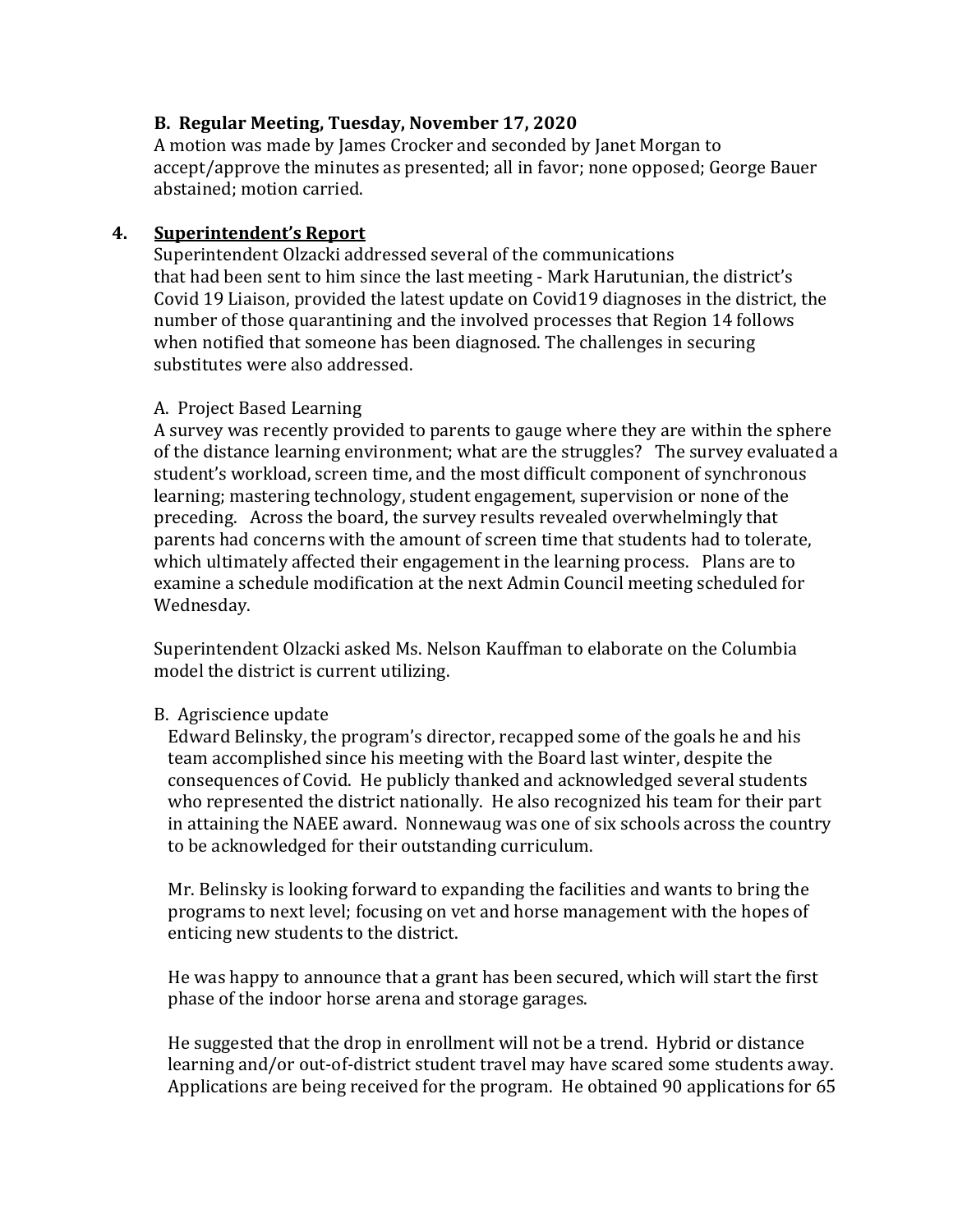slots. Surveys, guidance counselors, social media, and promotional videos are being used as a means of showcasing the programs.

## **5. Committee Reports**

There were no committee reports, however, Carol Ann Brown described some of the activities that had been occurring in the towns.

## **6. Board Chair's Comments**

George Bauer read correspondence he received, into the record. A summation follows:

## **Wesley Schivera**

Inquired when students would be going back to school, especially those who attend at the elementary level; if there is distance learning on snow days, stated that they should be a half day so kids can enjoy the snow.

## **Russell Zinn**

Biggest fear, students are being left behind – others are benefiting from in class learning; students can't get the attention they need.

## **Catherine Ringeisen**

Shared feedback that they are experiencing with regards to remote learning- daughter kicked out of google meets; not able to access work that needs to be done; paid homage to Region 14 IT department; worried that if students are not able to get back to school full-time, they will fall behind and will never be able to catch up.

### **Ron and Heather Jones**

Concerned about the well-being of students during remote learning time –daughter finding participation difficult from lack of socialization and constant technological challenges; wants to keep daughter engaged and not burned out.

# **Marc Poliquin**

The departure from in person to full remote learning has had an incredible negative effect on the children and families of Region 14. Many parents are in the position where they have to choose between ensuring a quality and meaningful education for their children and a potential loss of livelihood. Even more frustrating is the lack of data driving the decision to learn from home. Asked to switch from remote learning.

# **Liz Gannon**

Asked the board to consider opening just the elementary schools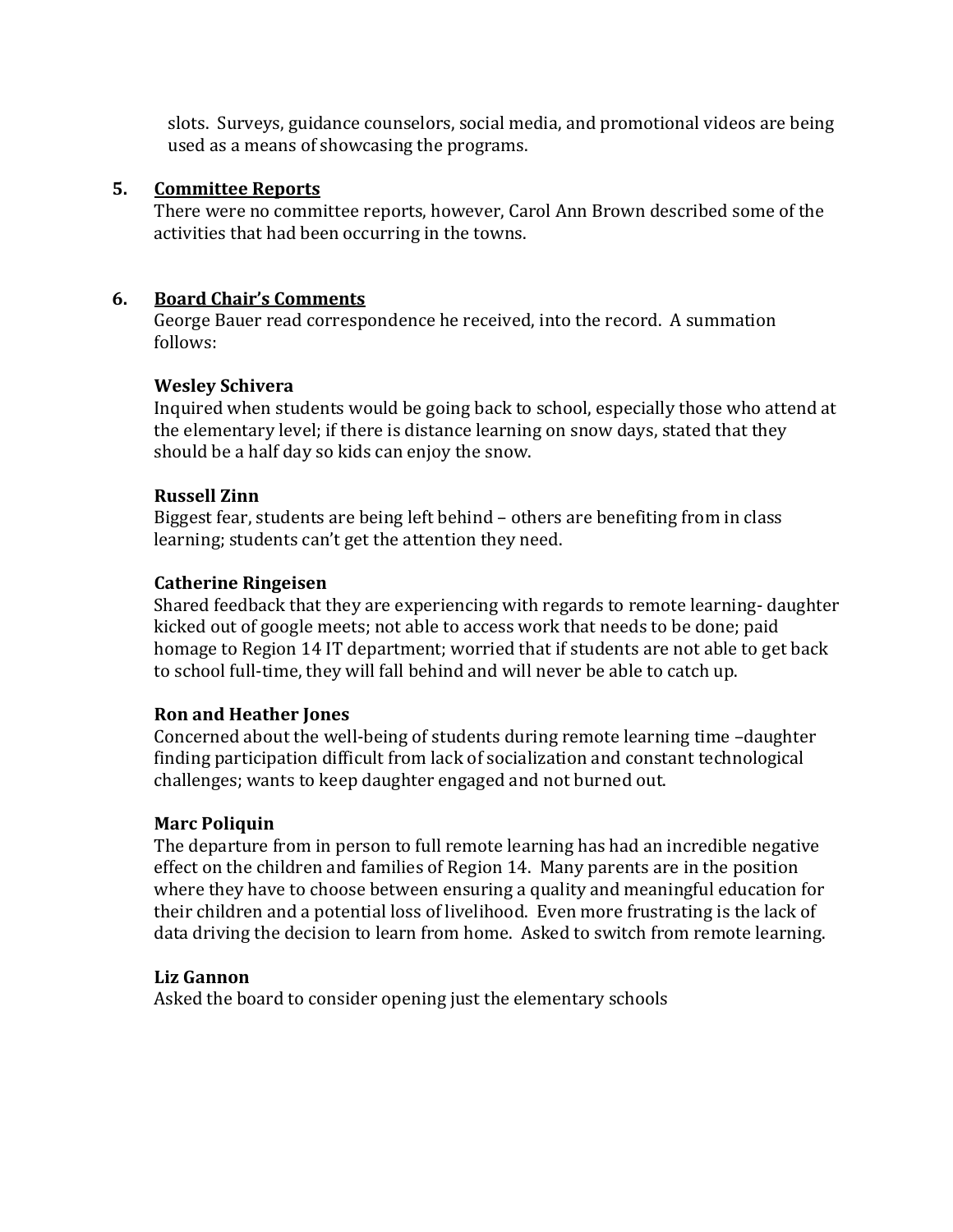## **7. Old Business**

A. 21/22 Region 14 School Calendar

A motion was made by Janet Morgan and seconded by Pamela Zmek to accept/approve the 2021/2022 Region 14 school calendar as presented; all in favor; none opposed; motion carried unanimously.

### **8. New Business**

A. Regular Meetings of the BoE 2021 Calendar

A motion was made by Janet Morgan and seconded by James Crocker to accept/approve the Board of Education 2021 Regular Meeting Schedule as presented; all in favor; none opposed; motion carried unanimously.

#### B. Executive Session

George Bauer moved that the board add an Executive Session to the agenda as discussion and possible action regarding the contract with the Superintendent of Schools; seconded by Jonathan Kapstein; all in favor; none opposed; motion carried unanimously.

James Crocker made a motion; seconded by Tikva Rose to enter into Executive Session at 8:30 p.m. regarding the contract of the Superintendent of Schools; all in favor; none opposed; motion carried unanimously. The board invited Dr. Joseph Olzacki and Mr. Wayne McAllister into the session.

### **Return to Public Session**

The board returned to public session at 9:53 p.m.

### **Motion**

Tikva Rose made a motion that the Region 14 Board of Education approve the revised contract with the Superintendent effective as of July 1, 2021 and ending on June 30, 2024 based on the terms discussed in Executive Session and pending any necessary further legal review; seconded by Jonathan Kapstein; no further discussion; all in favor; none opposed; motion carried unanimously.

Tikva Rose made a motion that the Region 14 Board of Education authorize the Board Chair to execute said contract with the Superintendent on behalf of the board based on the terms discussed in Executive Session and pending any necessary further legal review; seconded by James Crocker; all in favor; none opposed; motion carried unanimously.

### **9. Other business**

There was no other business.